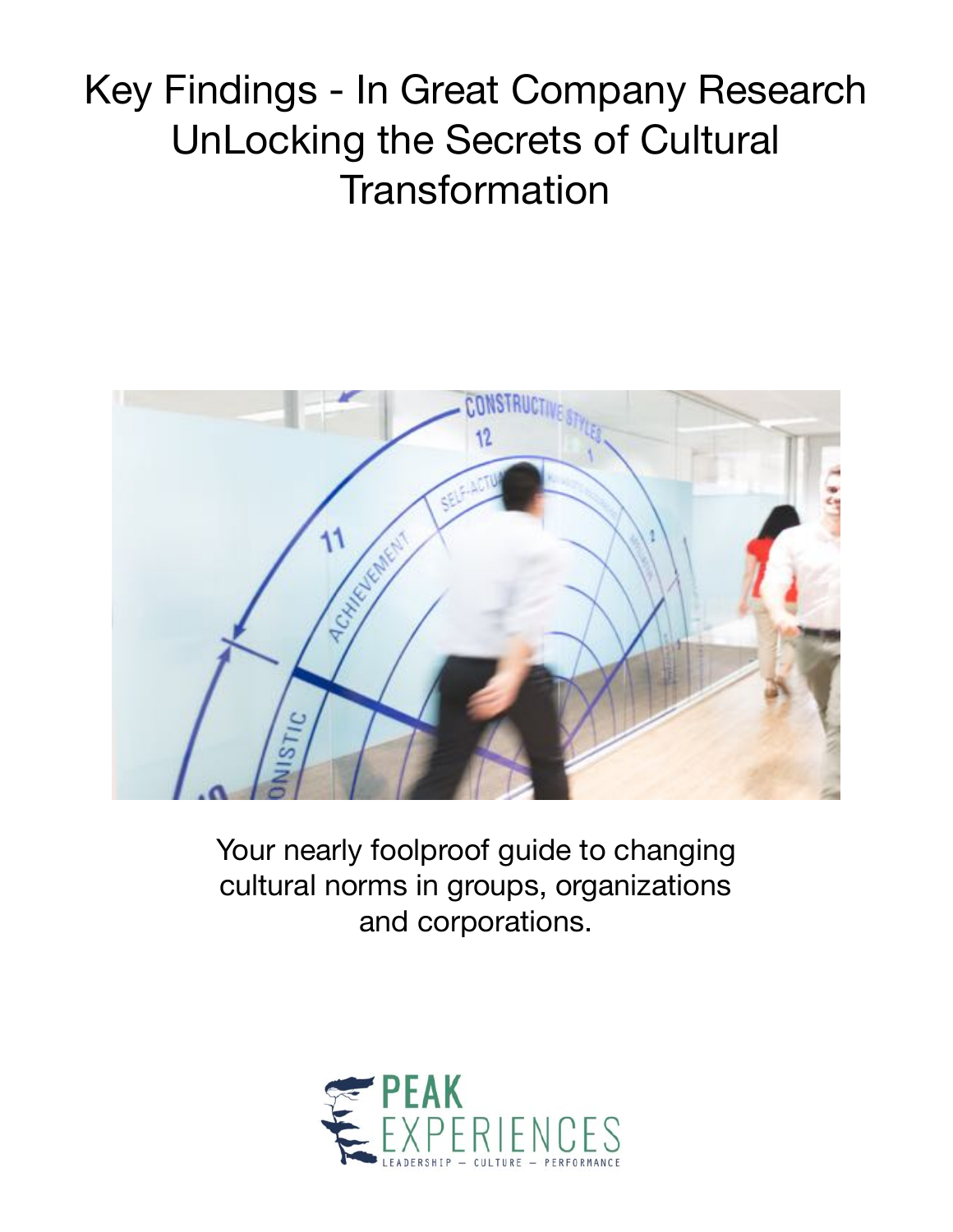# **The Power of Constructive Cultures**

The more constructive the culture, the greater the financial integrity and other performance measures.

- The leader and the leadership team have the greatest impact on culture.
- Constructive cultures are directly proportional to the constructive attitudes and behaviours from leadership.
- The more constructive the leader, the more constructive the culture.
- The more constructive the culture, the fewer fears exists within it. A "fearless"organization ignites and unleashes greater innovation, creativity, collaboration and productivity.
- A constructive culture is directly proportional to the ability of an organization to keep its promises, financial integrity, brand, loyalty, quality, employees and customer satisfaction.
- Highly constructive cultures transcend typical organizations to a level we identify as "inspiring."

# **Why Transform?**

Leaders who understand that the journey of personal transformation is an evolutionary process are most comfortable with this commitment and have the "stick-ability"when the resolve is needed. We believe in order to be successful, organizations have no choice but to change. The world is moving and shifting fast and executives know it. Increasingly, CEOs are questioning the incessant reorganizing, reengineering, and restructuring in the name of efficiency.

Conventional wisdom says that the right business structures will provide organizations what they need to succeed and sustain. Strategies and plans that should work instead fall apart, yielding less-than expected results. Worse, many top managers and teams struggle to agree on outcomes, or even common ground for moving forward. Skilled individual leaders with impressive track records fail to collaborate. Instead, they continue to be constrained, operating in silos and defaulting to traditional boundaries and turf battles.

In short, many organizations are stuck. Frustrated executives work harder and longer. People at every level are overwhelmed, guarded and cynical.

*"Organizational culture change is not for the faint of heart or the quick change artist. Serious change demands a coordinated plan and a serious commitment from all."*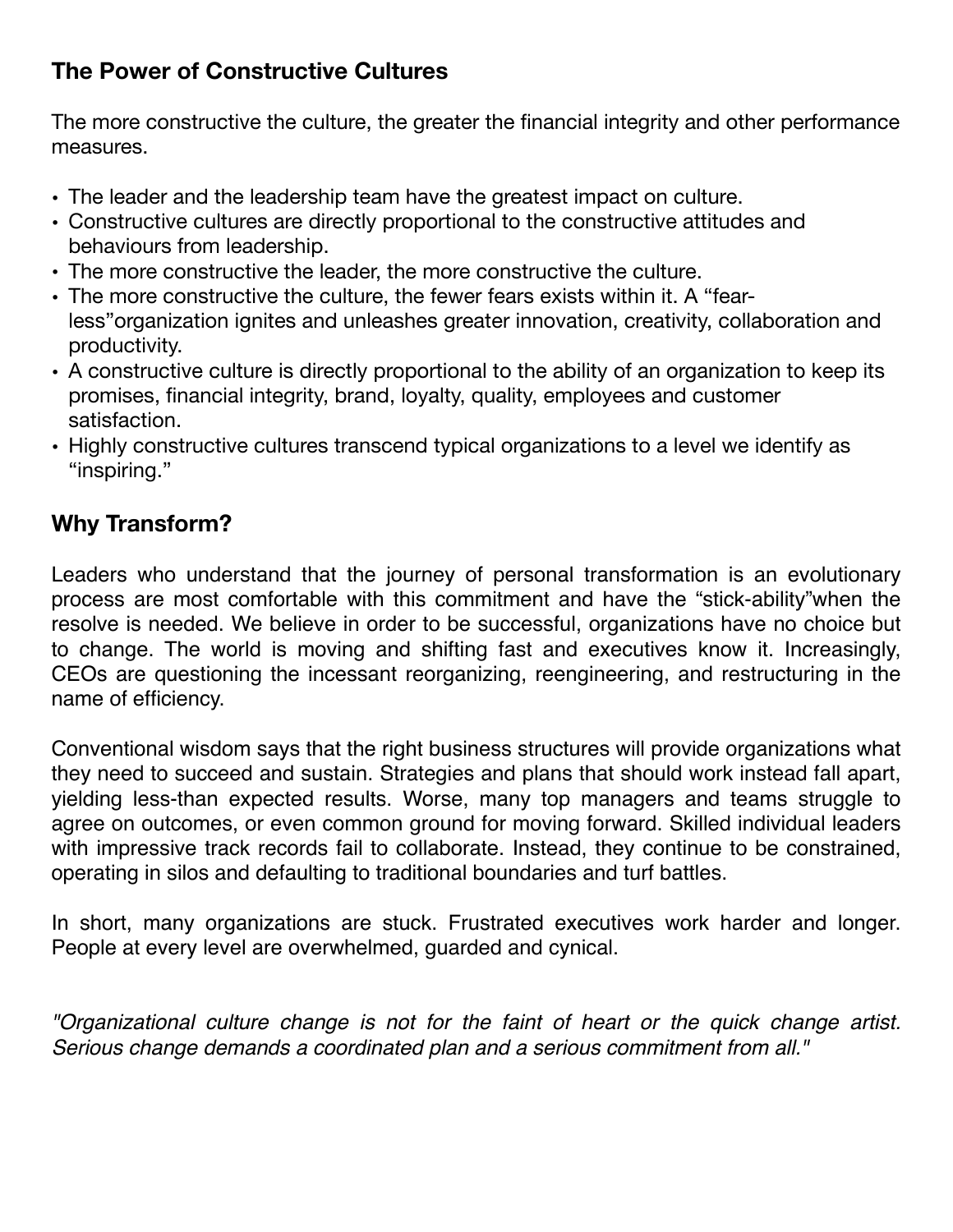# **Lessons From Our Experience**

We are living in a time when more change is occurring and it's moving faster than at any other time in human history. If you think you can stay locked into the status quo, within the conventions of today's current realities, look again. In so many places in our society and in our organizations, change is needed and the nudge and impetus for change is now coming from so many different directions. Being present, attuned and connected to the realities of the future and how to set yourself up for success is easier when the people are align with cultural norms that support "thinking and behaving" constructively. Being locked into the defensive norms and strategies of the past causes too much stress, anxiety and grief.

Change, after all, means doing something differently and it's a lot easier to embrace proactive and selflead change than to have it thrust upon you. But let's be honest - change is, and can be a very exciting and inspirational proposition when you are motivated to help evolve a lasting change in cultural norms.

We are grateful for our long-term partnership with Human Synergistics International that has allowed us to tap into their 45 year history of being a global leader on culture change. Below are twelve lessons from our local experience of over 25 years of embracing successful culture change processes right here at home. Together, we feel there is a really positive invitation in the air. Let's change now.



# **1. Slow Down to Collectively Engage**

If a more collaborative, engaged and interdependent culture is required, how does the senior leadership team start to change culture? In a counterintuitive move, they need to slow down. Slowing down for collective engagement is a key principle for leading change. By giving time and attention to the attitudes, values and beliefs that underlie behaviour and decisions, senior and middle managers help the organization to be efficient and more flexible in the future.

Everyone involved is able to reflect on assumptions, understand problems more clearly, and integrate the perspectives of others. This creates a more accurate, focused and valuable decisions for strategy creation.

Time lost on the front end translates into speed further along in the process later on.

# **What to do:**

Slow down, engage the people around you and find a change process that works for you. (we happen to know where you can find one.) Slowing down is also a cultural stance embedded within the mindset and leadership style of self-actualization. It is a behaviour that is, in itself, a big change, and, at the same time, it fosters a desired culture change process where everyone can all get aligned around a unified approach that has clear and transparent goals and priorities you can all have confidence in.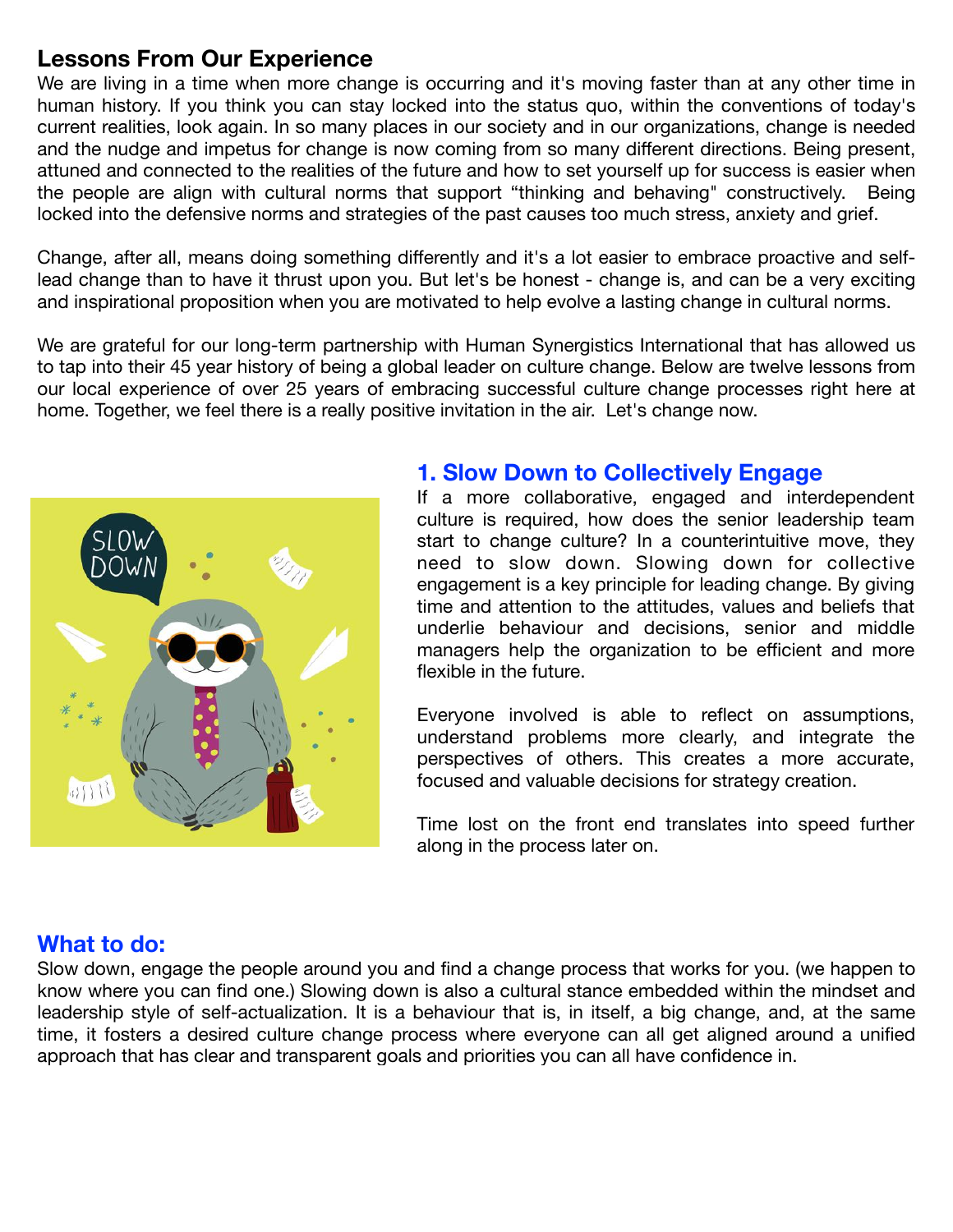# **2. Culture Follows the Leader**

Organizational change requires leaders to personally transform and change. They need to role model the change process. Individuals must understand the focus of energy, clarity of a vision and the core values required for the future cultural state. This supports the interplay between individual development of personal mastery and the development of organizational mastery; deepening the sense of identity that is helpful in the new culture.

This is why successful change starts with an aligned and an all-in-senior leadership team. This commitment is critical for front line employees (where the culture impacts really sits) to live the new culture as it sends a message of trust, commitment and renewal.



# **What to do:**

Be present, be attuned, listen and be a solid witness. You can't change what you can not see. Being highly attentive to the behaviours and norms that need to change will allow leaders a deeper and more meaningful way to understand the story of how the current culture is playing out and their own personal impact on the culture.

Investing in leadership assessments that helps make things more transparent allows leaders to have the necessary feedback to feel grounded, accepted and safe while securing a more accurate perspective on their leadership style and contribution. This gives them clarity, healthy humility and the ability to muster up the courage to look at themselves and role model the change required in the new (ideal) culture.



## **3. New Mindsets; a New-Shared Language**

Understanding the attitudes, values and beliefs of individual and organizational effectiveness is essential to ensuring the understanding and alignment of how people need to behave. By embedding a shared language and vocabulary into your day-to-day experiences, the required change in behaviour becomes more transparent and individuals are in a better position to provide feedback and support. This shared leadership approach throughout the organization advances both individual behaviour and collective leadership mindsets.

#### **What to do:**

Ensure all leaders / managers understand the framework within the suite of tools used for culture change from Human Synergistic International. The OCI cultural assessment, the GSI group styles and the LSI leadership styles frameworks allow people to find new and refreshing ways to use a common language helpful to changing culture in practical ways.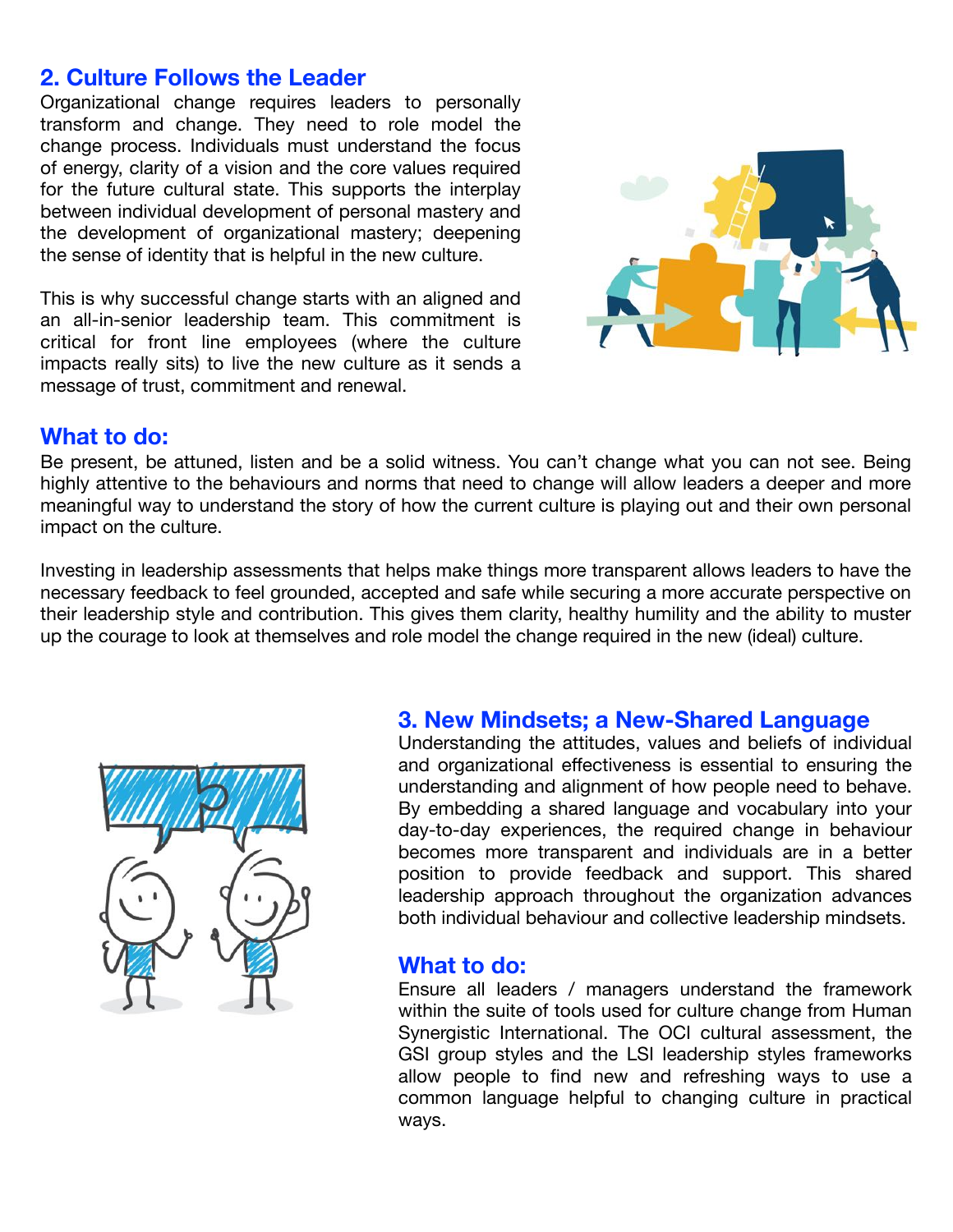# **4. Creating Safe Space**

Feeling safe is transformative. Our nervous system is always on a quest for safety. Safety turns off the defences of our autonomic nervous system allowing people to engage constructively with others. The removal of existential threat is not sufficient to feel safe. Removal of threat is good, but not sufficient. Safety means that we are not in a chronic state of evaluation, nor are we overwhelmed with feelings of shame, blame and not meeting expectations. People need to feel safe to be in a constructive culture.



#### **What to do:**

Understand the science of the polyvagal theory and how to apply practical ways to foster safety, trust and openness in the workplace. Safety start with leaders being more constructive and minimizing their own defensive styles.

Most people are comfortable talking about change when the following three vagal states and conditions are in place:

#### **1. Social-Engagement**

When we feel safe, the social engagement system unites the neural regulation of the face and voice with the heart and the breath, bringing people into functional calm and connection. This allows us to wear our hearts on our faces and in our voices where we can form reciprocal bonds required to collaborate on and within the change process.

#### **2. Play**

Most people love to play. Human beings have always enjoyed playing with ideas, concepts and new ways of doing things. When invited, people are way more open to be engaged, allowing them to be more social, mobilized and constructive. If it withdraws, play devolves to competition (win / lose) and unresolved conflicts. We view play as an essential ingredient in creating safe and trusting space.

#### **3. Intimacy**

Yes, get intimate. The right kind of workplace intimacy\* where people can be vulnerable, mediate their experiences, show compassion by truly connecting, so it is without fear: this gives rise to stillness, softens edges, and allows people to conform to new solutions together.

\* *intellectual intimacy (closeness in the world of ideas), creative intimacy (creating together), work intimacy (sharing common tasks), crisis intimacy (coping with problems) and spiritual intimacy (life ultimate concerns)* 

## **5. Examine Assumptions**

Hidden assumptions regarding the attitudes, values and beliefs of the old and new culture must be examined and talked about. Understanding the deeply ingrained assumptions and beliefs that underscore how we view the world and act within it need to be examined to create meaningful change. Results can only be achieved through team action and by understanding how behavioural norms exist within thinking styles, old hierarchy, status, and authority and control mechanisms.

## **What to do:**

Hold focus groups and get people talking, sharing and reflecting on the assumptions behind the current culture, explore pain points and options for moving forward.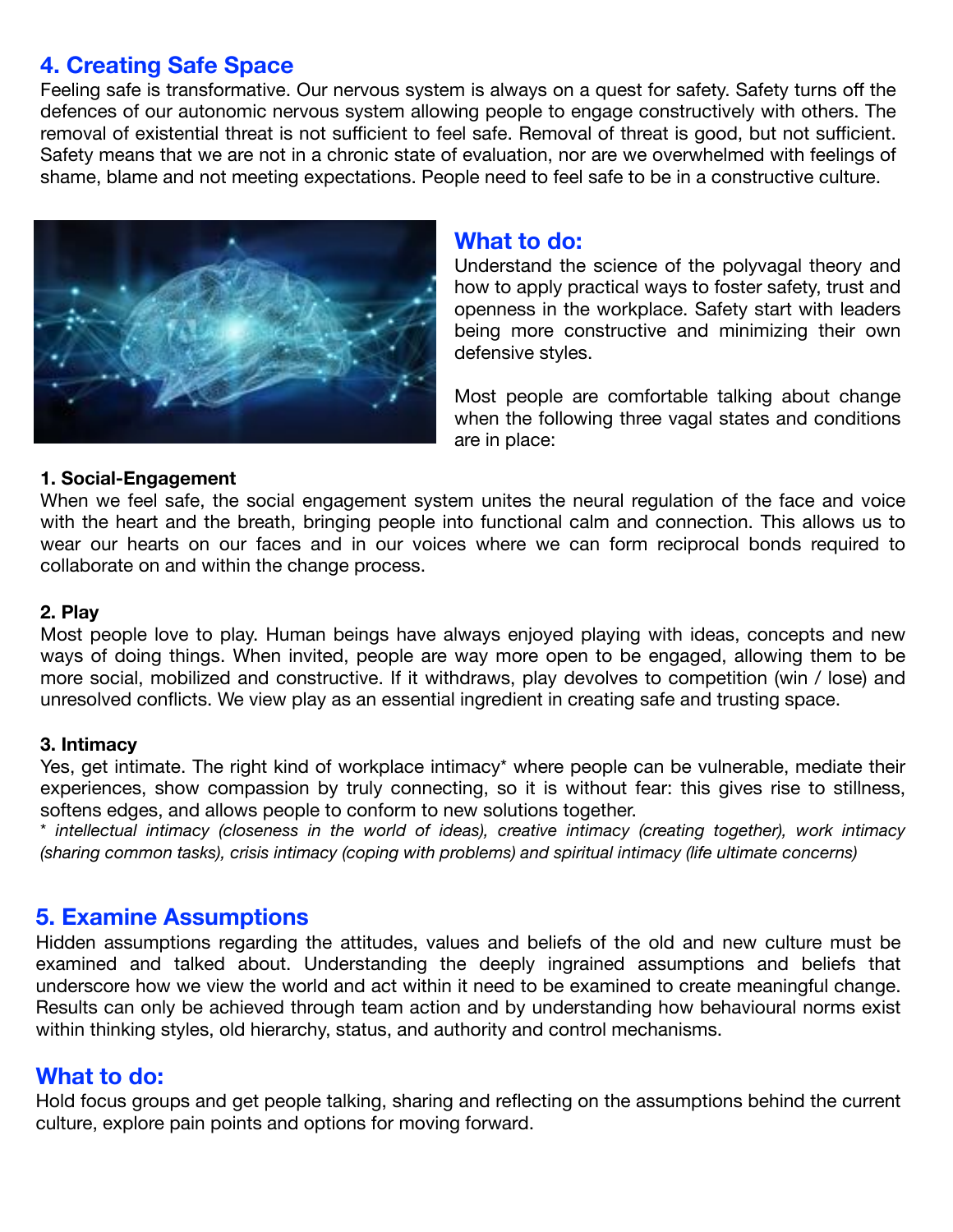# **6. Engage a Culture Change Committee - Share the Leadership**

To understand how to transform organizational culture, it is vital to know how culture is formed in the first place, and how it evolves over time. Our own view is that corporate culture cannot be mandated from the top of organizations, but rather emerges from the shared experiences of those involved in the unfolding drama of organizational life.

In our experience, most in-depth and effective culture change processes take two to seven years pending on the size of the organization and the depth of the change and commitment required.

Empowering a coalition of change agents is needed to keep pace with rapidly changing realities. Empowering a culture change committee to align the leadership development and culture change initiatives ensures consistent and transparent communications and accountability. This creates a safe space for asking the hard questions and having constructive dialogue that is essential for helping transform culture.

It takes a disciplined and coordinated effort, too many leaders abandon along the way. This committee strengthen the resolve for all involved.

## **What to do:**

Get the right people on board. Invite approximately 10-12 people and secure members from the following:

- 1. A number of leaders from the management team.
- 2. A number of staff from across the organization.
- 3. Human resources and/or learning and development.
- 4. External third party consultation support.
	- (Peak Experiences)

# **7. Focus on Quick Wins by Listening, Engaging and Storytelling Celebrate Success**

Support the change process with a collaborative team-based approach by getting early wins helps secure buy-in and strengthen internal motivations for others to get involved. By engaging and collaborating with people at all levels of the organization you can ensure you are getting the change down to the front lines - where it most often has the biggest impact on the customers' experience.

## **What to do:**

By remembering that everyone handles change a little differently, ensure high levels of inclusive by engaging people in setting and working on shared goals and priorities By including the people most impacted by the change, they'll be more motivated to co-designing solutions and invest in securing quick wins that work for everyone.

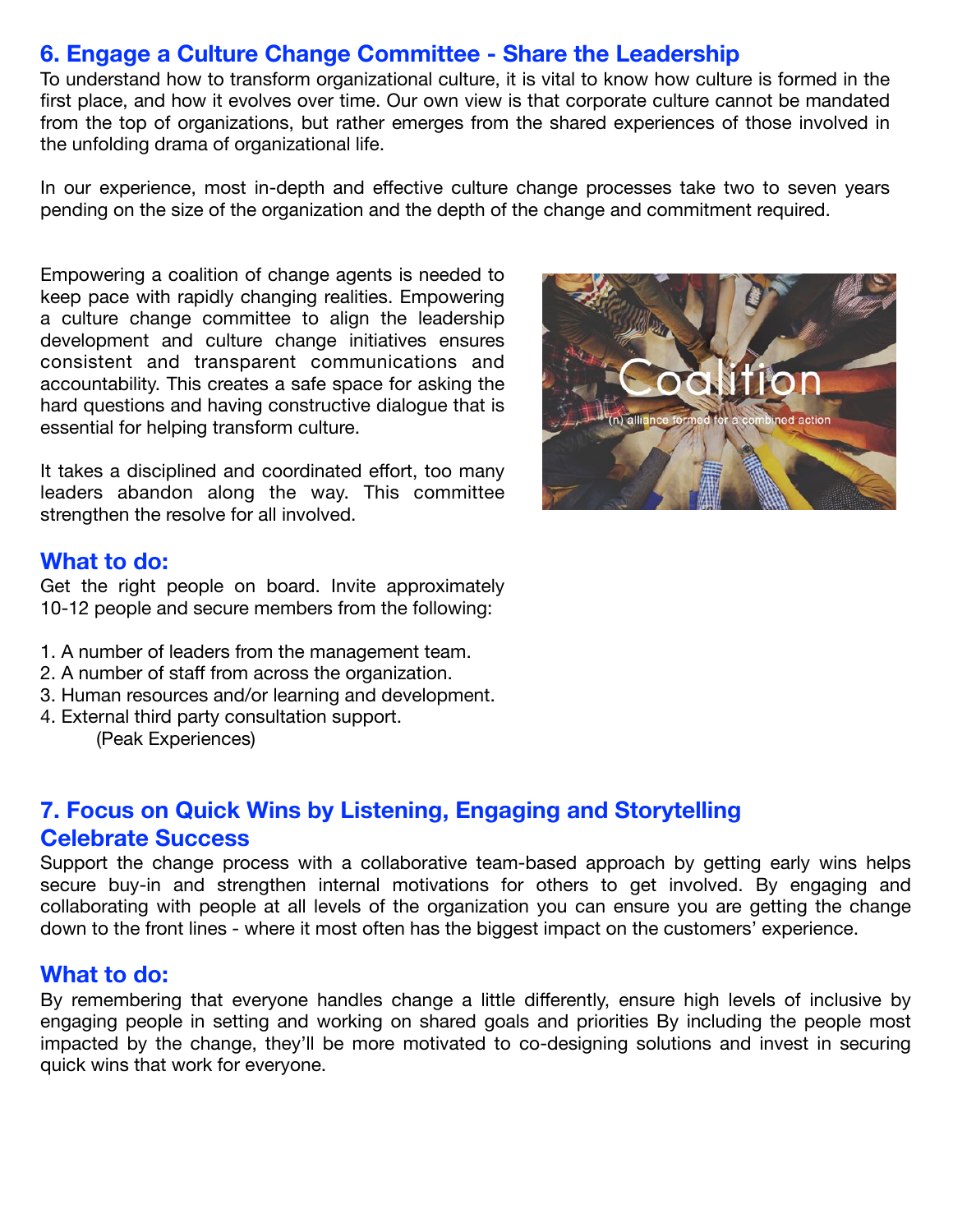

# **8. Tapping the Wisdom of the Crowd - Collaboratively Exploring Systems Change.**

The opportunities to release more productivity, innovation and successful change multiply when we begin to address and explore the culture from a systems framework.

Targeting change that will make the most difference can be best uncovered by listening and working closely with those who work within these systems everyday. Too often, the opinions of frontline people are put aside or dismissed, never to be seen again. Inclusive leaders, consider their employees feedback, look for consistent and key messages on how to make things better.

## **What to do:**

Listen in the hallways, in the parking lot, to the quieter members, or conduct short surveys… but in the end, simply engage with your co-workers. They will be keen to help. Ask people how they would tackle some of the most critical challenges facing the organization. Ask, really listen, repeat.

Their responses come from the world of the current culture and their special wisdom and ideas will make your strategies more robust. By listening and securing their feedback and implementing some of their ideas helps a great deal when you are looking for their buy-in and support for change.

# **9. Make Your Leaders Great**

We don't believe in the mantra that people were born leaders. Too many leaders lead unconscious from old attitudes, values and belief systems that get in the way of their success and performance. Due to these insecurities, people often try too hard to "look good" (aggressive cultural norms) or to simply "be good" (passive cultural norms) even when they know highly engaging and successful cultures need their leaders to focus on "doing good." Old coping mechanisms and defensive behaviours cause way too much stress and anxiety and with the right support, most leaders want to drop these old thinking styles and move forward with a more constructive styles of leadership.

By providing peer and subordinate feedback through LSI 360's leadership assessment, you are providing leaders with the insight and enhanced self awareness to see what they are doing right and where they can make adjustments to align their leadership styles with the new culture. When skill gaps are identified, it is much easier to connect them up with the internal or external support to help them deepen the skills and motivations required to be highly effective as a leader.

## **What to do:**

Invest in LSI 360 Leadership Assessment and provide peer or third party coaching support where required. Then equip them with the insights, support and tools to understand the culture change roadmap - it's strategies, goals, and the desired impact and outcomes. Leading research on culture change reinforces that 360's leadership assessment tools are often the game changer in getting leaders to change behaviour and for the culture change process to take root.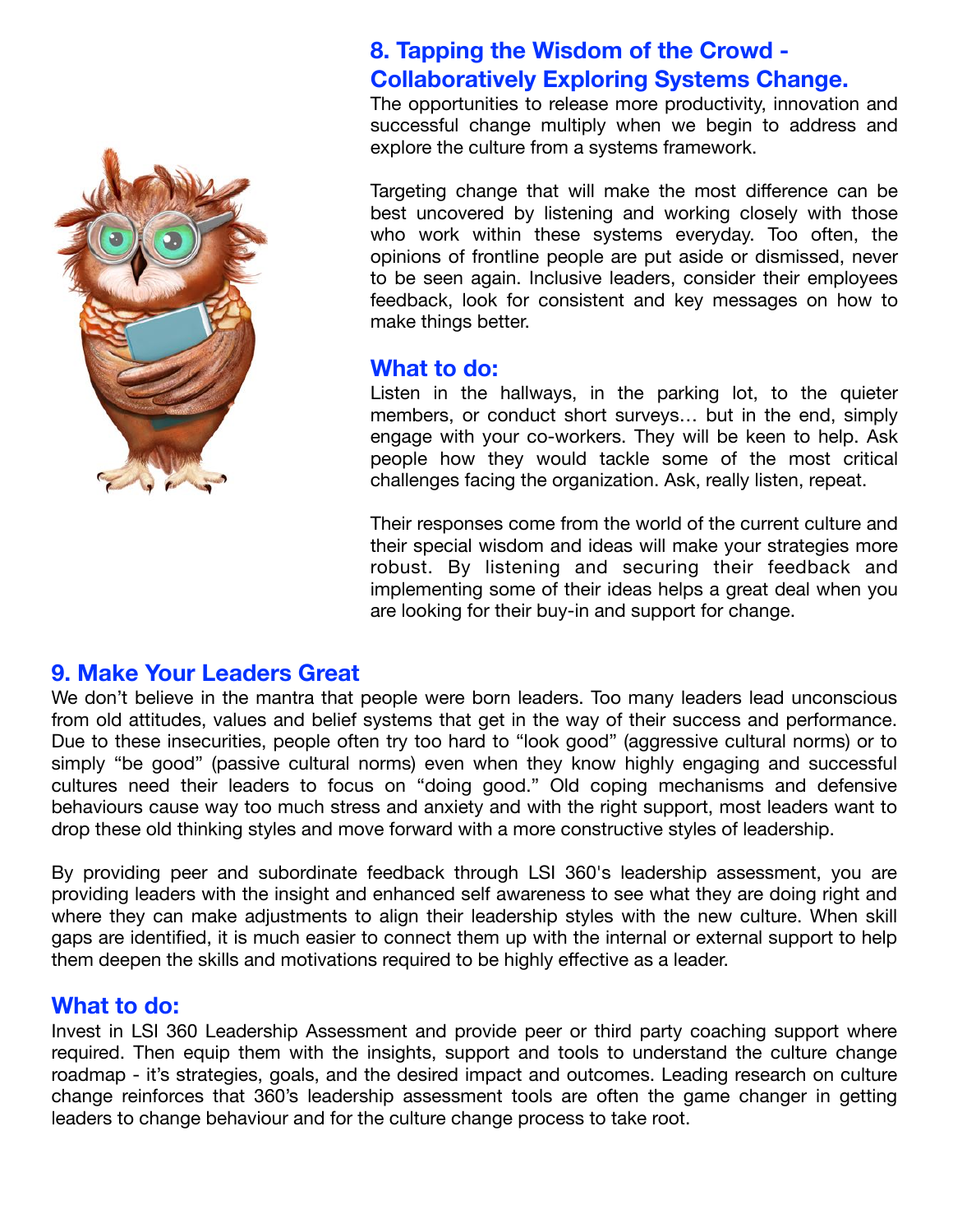# **10. Pull Influential Levers for Change**

Too often leaders try pulling too many levers for change without linking the lever to the right gap in the cultural assessment. Key Levers: A: Organizational Foundations (philosophies, vision, mission, core values and customer service orientation) B: Job Design (organizational structure, roles and responsibilities, autonomy, significance, feedback and interdependence) C: Goal Focus (strategic plan, operational goals, goal prioritization and key accountability measures) D: Communications (meeting effectiveness, sharing ideas, opinions and information; overall communications) E: Human Resource Management (training and development, selection / placement and empowerment opportunities) F: Appraisal and Reinforcement (daily feedback, performance appraisals and the use of rewards / discipline)



# **What to do:**

Review your OCI culture assessment and decide how your organization could and should work to be more effective and then quantify the organization's ideal culture and pull the right levers for change to help bridge the gap. Once you pull the level, ensure you do the work in a timely manner. Then lock the change in place and support your people towards successful implementation.

# **11. Communicate, Communicate, Communicate**

People get engaged in topics that are of interest to them and this is very true of workplace culture initiatives. When they are framed effectively, they can excite people to get on board and want to help the initiatives be successful. Purposefully use a shared vocabulary for talking about change, increase emotional involvement via stories, metaphors and images. Deepen understandings, generate excitement and momentum will all help bring the new culture to life.



## **What to do:**

Develop a consistent communications plan that will provide updates for leaders and their co-workers. Early on pull together clear explanations on the need for change, the type of results you're trying to achieve and why it's important. By reinforcing the links between the current and ideal culture and get the messages out there so people can have conversations that are open and transparent.

This approach does a lot for enhancing the trust process needed for successful culture change. Team learning and extraordinary results can only be achieved through team action, and the power of effective dialogue to make it happen.